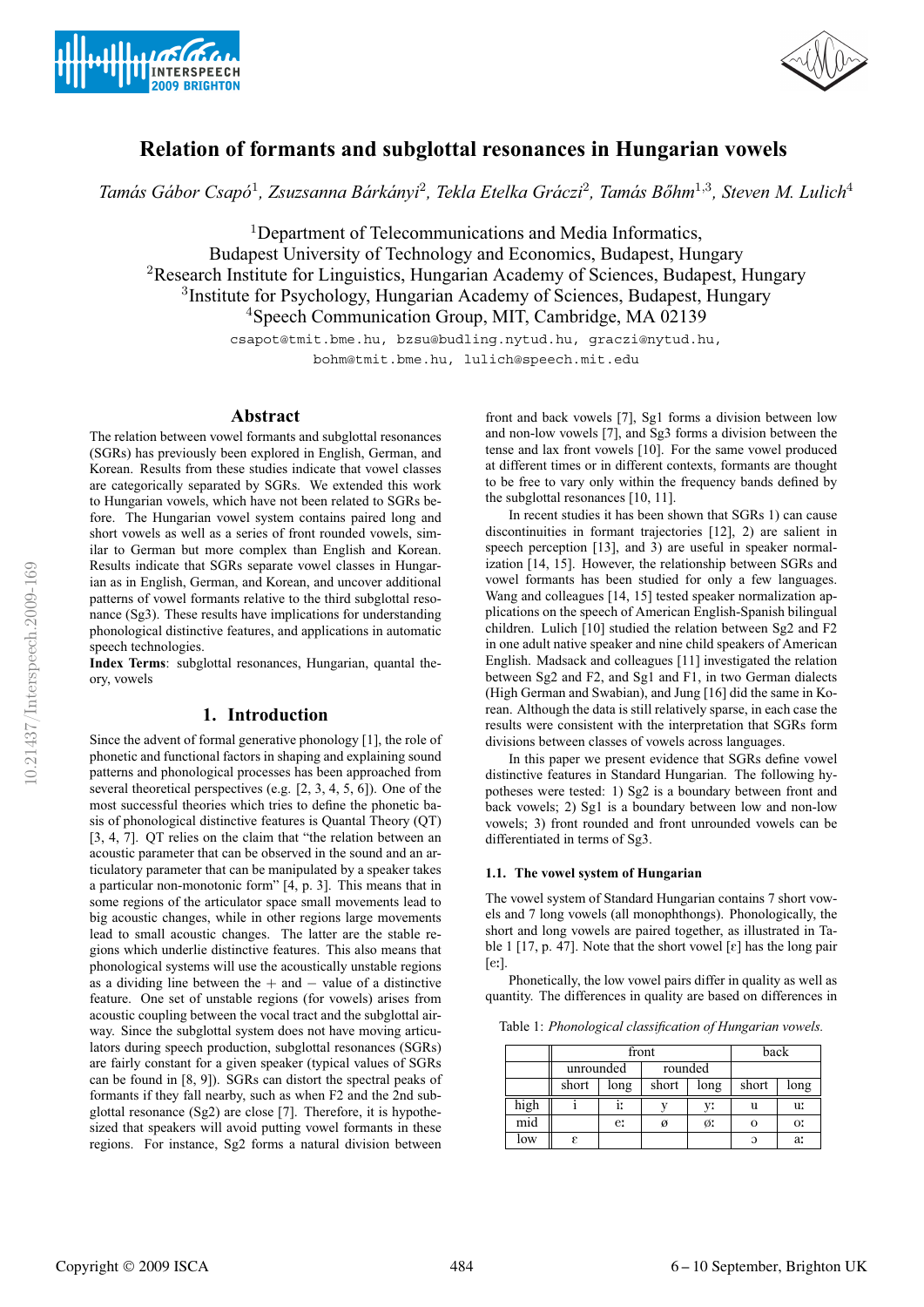articulation, as illustrated in Table 2 [17, p. 44]. Acoustic differences are revealed in our analysis, as well (see below). There is no general agreement to what extent mid and high vowel pairs differ in quality (see [18, 19]).

Table 2: *Articulatory characteristics of Hungarian vowels*  $(s. = short, l. = long).$ 

|          | front     |    |         |    | central   |    | back     |    |
|----------|-----------|----|---------|----|-----------|----|----------|----|
|          | unrounded |    | rounded |    | unrounded |    | rounded  |    |
|          | s.        |    | S.      |    | S.        |    | S.       |    |
| high     |           | i: |         | v: |           |    | u        | u: |
| mid-high |           | e: | Ø       | ø: |           |    | $\Omega$ | OI |
| mid-low  | E         |    |         |    |           |    | C        |    |
| low      |           |    |         |    |           | a: |          |    |

### **2. Methods**

### **2.1. Recordings**

Acoustic data were collected from two male and two female adult native speakers of Standard Hungarian, aged between 22 and 38 years (denoted M1, M2, F1, F2). The speakers produced several utterances of "oCVCo" nonsense words, where the target vowel was inserted between two voiced plosives, and the first consonant was [b,d,g]. For speakers M1 and M2 the second consonant was fixed as [b], whereas for speakers F1 and F2 it was fixed as [d]. The target vowel was placed in the second (unstressed) syllable. Note that there is no vowel reduction in unstressed syllables in Hungarian. All Hungarian vowels ( $[a,a, o, o; u, u; \varepsilon, e; i, i; \phi, \phi; v, v; v]$ ) were included. The female participants repeated the nonsense words five times each, for a total of 15 utterances per vowel, while the males repeated each word three times, for a total of 9 utterances per vowel. The recordings were made in an anechoic chamber with a Monacor EMC 100 condenser microphone at a distance of approximately 15cm from the lips. The SGRs were recorded using a K&K HotSpot accelerometer attached to the skin of the neck below the thyroid cartilage. The two signals were digitized at 8kHz with a Terratec DMX 6 Fire USB external sound card and were recorded to separate channels using Wavesurfer (http://www.speech.kth.se/wavesurfer).

#### **2.2. Measurements**

The first three formants of each vowel were measured at the vowel midpoint from the microphone signal, and the first three SGRs were measured from the accelerometer signal. The microphone recordings were segmented semiautomatically with the Hungarian trained version of the MAUS forced-alignment program (http://www.phonetik.unimuenchen.de/forschung/Verbmobil/VM14.7eng.html),





Figure 1: *Sample spectrogram of speaker M2's accelerometer recording for the nonsene word "odobo"*.

(http://www.praat.org) and hand-corrected. SGRs were measured by hand at least 25 times for each speaker, using Wavesurfer. The median values are given in the last column of Table 3. Fig. 1 shows a spectrogram of the accelerometer signal from speaker M2, indicating that the measurement of SGRs is similar to reading off formants (c.f. [10, 12]).

### **3. Results and Discussion**

Vowel plots for each speaker are shown in Fig. 2, with the SGRs indicated by straight horizontal and vertical lines. In general, the vowel space is clearly divided by the subglottal resonances. Sg1 (the horizontal line) separates low and non-low vowels, while Sg2 (right vertical line) divides front and back vowels. Sg3 (left vertical line) divides the front unrounded vowels, [i,i:,e:], from their rounded counterparts,  $[\phi, \phi, y, y:]$ .

There are some exceptions to these rules, however. For speaker M1, for instance, the vowels  $[\varepsilon]$  and  $[\circ]$  have F1 values lower than Sg1, and F1 values for  $\lceil \varepsilon \rceil$  appear to be very close to Sg1 in speakers M2 and F2. There are three potential explanations for this. 1) The resonances in the accelerometer signal are not as clear as the formants in the microphone signal. This is due to the larger damping of the subglottal system [7], as well as the low-pass nature of the neck tissues. Often being close to F0, these factors make accurate measurement of Sg1 difficult. A further difficulty was noted for speaker M1, namely, that coupling between the vocal tract and the subglottal system was particularly strong, leading to a strong influence of the first formant on the spectrum in the region of Sg1. It is therefore possible that Sg1 was not measured accurately and the true Sg1 is at a lower frequency. For speaker M1 this is particularly likely because the measured Sg1 was disproportionately high compared with Sg2 and Sg3. 2) Even in laboratory speech, co-articulation is always present, and it is possible that the  $\lceil \varepsilon \rceil$  and  $\lceil 5 \rceil$  tokens with low F1 were due to co-articulation with the consonants. 3) It is equally possible that the SGRs simply do not separate low and non-low vowels as cleanly as hypothesized.

In addition, note that the vowel  $[5]$  has F2 lower than Sg2 in speakers M1, M2, and F2, but not in speaker F1. Madsack and colleagues [11] found that F2 in the German low vowel [a] was either categorically above Sg2 or categorically below it, depending on the speaker, and Jung [16] found that the F2 of [a] in Korean depended on the neighboring consonant place of articulation. It is possible that similar variations of low vowels will frequently be observed across languages.

Figures 3-5 show the frequency-normalized distributions of F1 and F2 relative to the SGRs for all four speakers. In Fig. 3, for instance, the raw F1 values for each speaker were normalized with respect to Sg1 and then pooled together. As can be seen, Sg1 separates low vowels from non-low vowels. In Fig. 4, raw F2 values were normalized with respect to Sg2. Front vowels and back vowels are separated by Sg2. In Fig. 5, raw F2 values were normalized with respect to Sg3. Unrounded nonlow vowels, [i,i:,e:], are separated from their rounded counterparts,  $[v, v; \phi, \phi]$ , by Sg3.

The results suggest that the SGRs can serve as a threshold in classifying vowels into distinctive features by their formant frequencies. We therefore analyzed receiver operating characteristics (ROC) curves for each SGR separately for each speaker (graphs not shown). In each case, the ROCs showed that a range of frequencies optimally separated the different categories of vowels (e.g. front vs. back vowels). These ranges are given in Table 3.

The median SGRs mostly fall within one standard deviation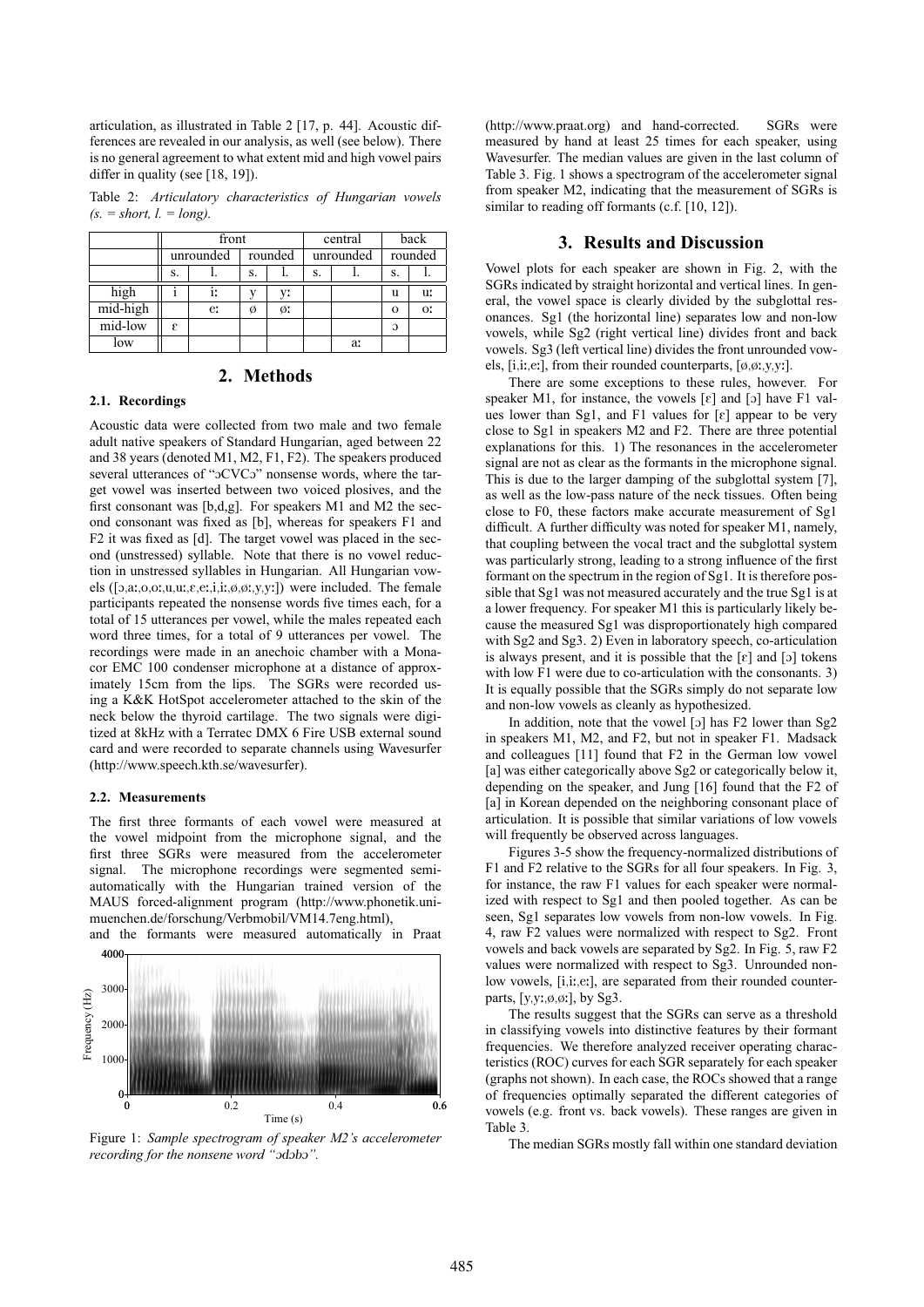

Figure 2: *Vowel plots of the four speakers. Horizontal and vertical lines indicate subglottal resonance frequencies. Empty symbols represent short vowels, and filled symbols are long vowels. The vowel identities are labeled in the vowel plot for speaker M2.*



Figure 3: *Normalized distributions of F1, for all speakers. The solid line corresponds to all low vowels, while the dashed to all of the non-low ones.*



Figure 4: *Normalized distributions of F2, for all speakers. The solid line corresponds to all front vowels, while the dashed to all of the back ones.*



Figure 5: *Normalized distributions of F2 for front vowels, for all speakers. The solid line corresponds to all rounded vowels, the left dashed to all of the unrounded low vowels, while the right dashed line to all of the unrounded non-low.*